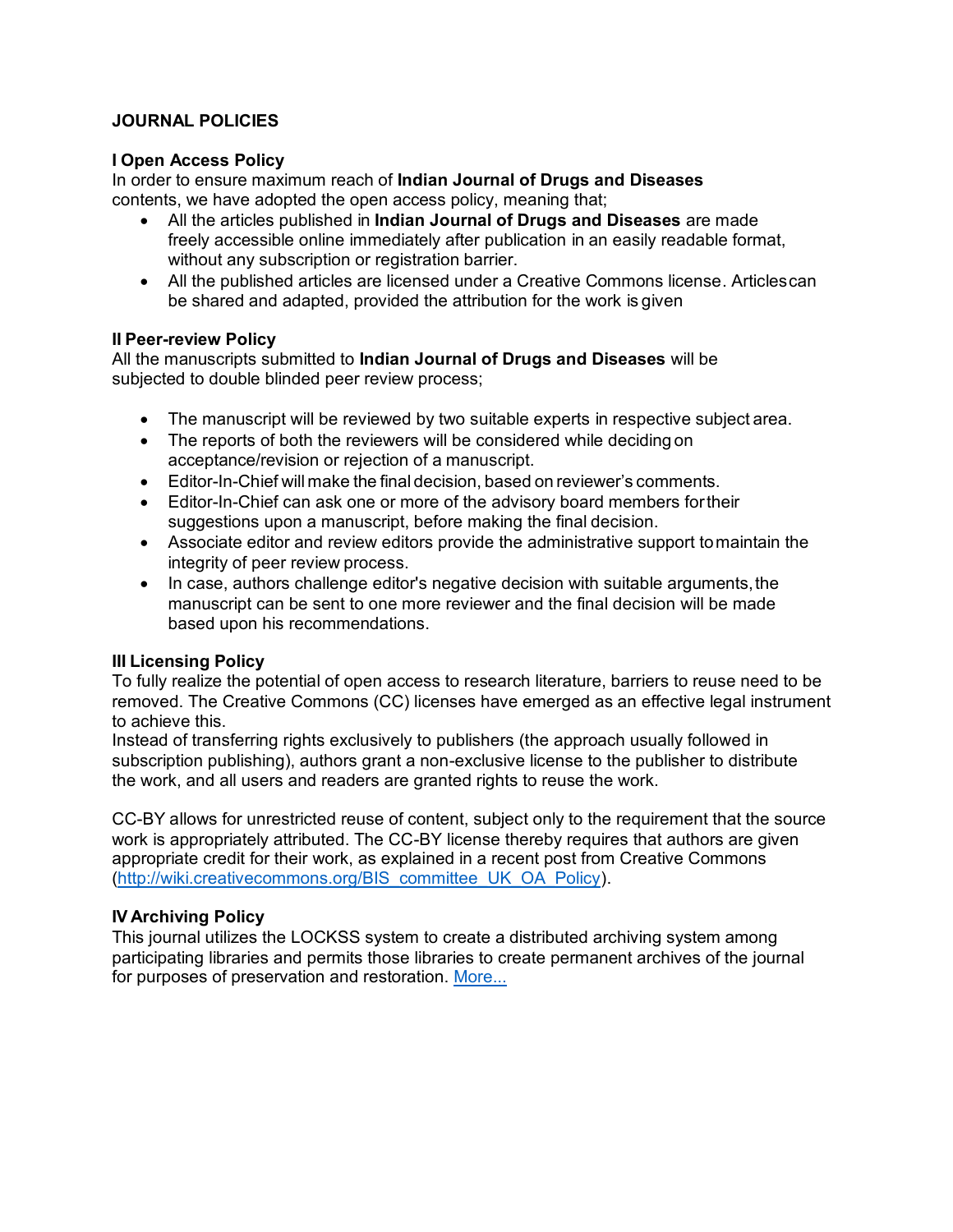# **PUBLICATION ETHICS**

The **Indian Journal of Drugs and Diseases** is an electronic Double Blind peer reviewed journal upholding the highest standards. Articles not in accordance with publication ethics and malpractices will be removed from publication if detected at any time. Plagiarism and research fabrication such as making up of data, manipulation of existing data, tables etc. and ethical clearance on the use of humans or animals for the study will also be checked. The journal reserves the right to use plagiarism detecting software to screen submitted papers at any time and suspected plagiarism or duplicate publishing will be reported immediately.

## **I Authors Responsibility**

They must ensure that

- Their work is original
- Must not have been published elsewhere
- Other authors, contributors or sources should be appropriately credited
- They are responsible for language editing before submission
- Their work has not been copied or plagiarized in whole or part from any otherwork
- The financial support and conflict of interest for the project / research work if any should be disclosed
- They are obliged to notify the editor if any error or inaccuracy is discovered and cooperate with the editor to correct the same

Articles should be submitted using online procedures. Simultaneous publication in more than one publication is a **breach of publication ethics.**

Committee on Publication Ethics (COPE) during the 2nd World Conference on Research Integrity in Singapore in 2010 has developed the below mentioned guidelines. Sciresol Journals, as a publisherfollows COPE, WAMEandhasadopted COPE'sbest practice guidelines for dealing with ethical issues in a journal. The Journal Members (Advisory Board, editors and the journal manager) have consented to adopt the COPE as it meets the purpose and objective of the Journal.

The following is a summary of COPE's international standards for authors of scholarly research publications and describes responsible research reporting practice. The comprehensive guidelines can be downloaded here

- The research being reported should have been conducted in an ethical and responsible manner and should comply with all relevant legislation.
- Researchers should present their results clearly, honestly, and without fabrication, falsification or inappropriate data manipulation.
- Researchers should strive to describe their methods clearly and unambiguouslyso that their findings can be confirmed by others.
- Researchers should adhere to publication requirements that submitted work is original, is not plagiarized, and has not been published elsewhere.
- Authors should take collective responsibility for submitted and published work.
- Theauthorship ofresearchpublications shouldaccurately reflectindividuals' contributions to the work and its reporting.
- Funding sources and relevant conflicts of interest should be disclosed.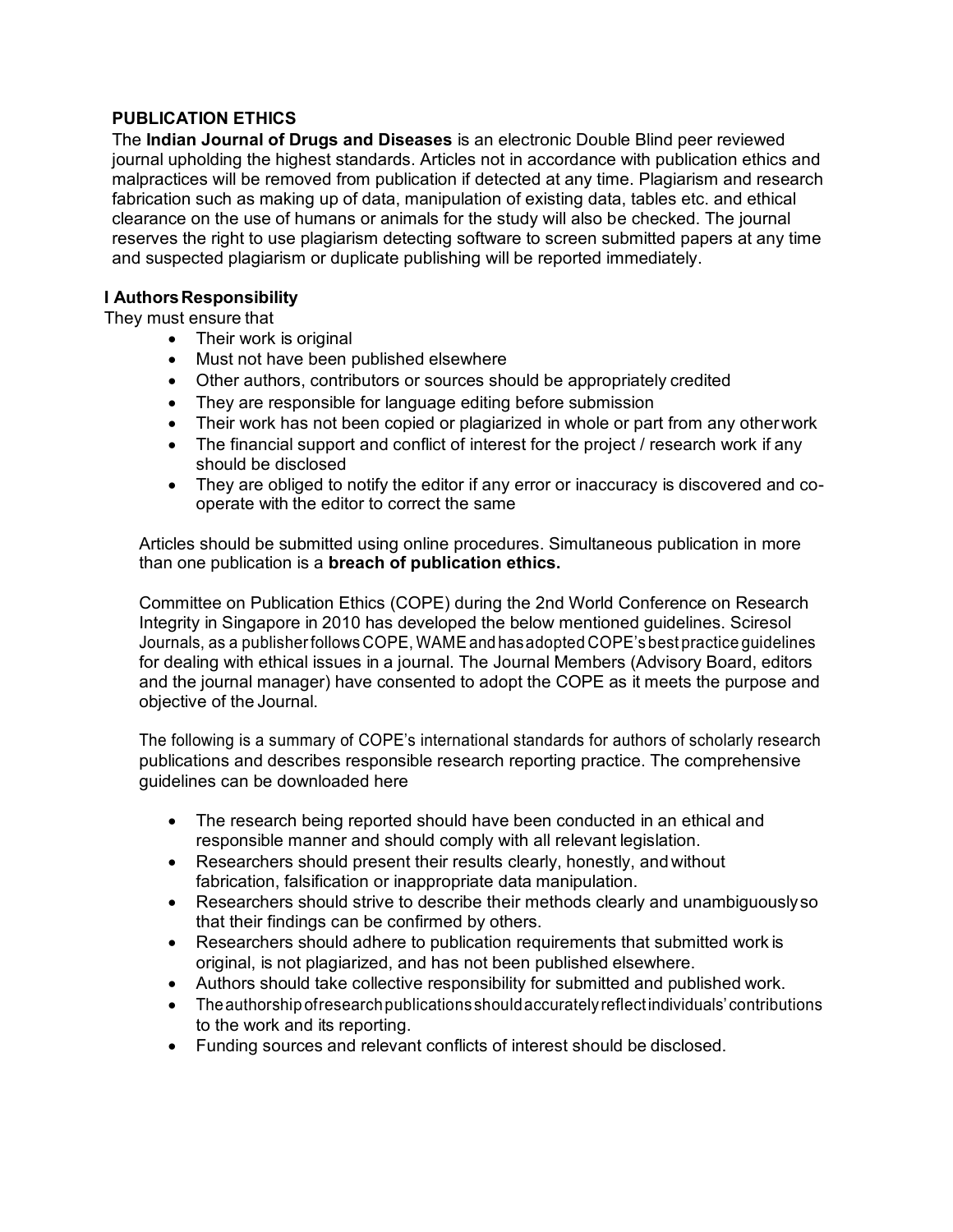# **II Editor's Responsibility**

They must ensure that

- The submitted manuscript undergoes Double blind peer review before publishing
- They will strive to prevent any conflict of interest between the author and editorial and review personnel
- All the information related to the submitted manuscript is kept confidential prior topublishing

## **III Reviewers Responsibility**

They must ensure that

- Reviews of the manuscript is completed and provides suitable comments for improvement
- Promptness in notifying the editor about his inability to review the manuscript
- Maintains confidentiality about the manuscript obtained for review, bynot discussing with others
- Standards of Objectivity preserved by reviewing the manuscripts objectively with clear views and supporting arguments and without any personal criticism
- Acknowledgement of Sources
- All References not cited by author should be removed. All citations should be accompanied with any previously reported observation, derivation orargument.
- The editors should be intimated for any overlap of the reviewed manuscriptwith any other published paper.
- Disclosures and Conflict of Interest– manuscripts having conflict of interest resulting from competitive, collaborative or any other relationships or connections with institutions connected to the paper will not be considered.

In case, plagiarism is detected during review/editorial process, such manuscript(s) will be rejected immediately and we can also consider other steps depending upon the seriousness of the case. If the plagiarism is proven after publication, such manuscript(s) will be removed from our website and appropriate announcement will be placed in this regards.

Further, **Indian Journal of Drugs and Diseases** can bring such instances in notice of author's funding agencies, author's institutes (where they work) and to the original authors whose work has been plagiarized. Please report the plagiarism to **isee@sciresol.com**

### **1V Manuscript Withdrawal Policy**

Authors must abide by these policies after submission of their manuscript.

- Authors must provide their consent to publish their manuscript prior to peerreview process. Withdrawing an already confirmed manuscript after it has been accepted would attract a minimal article handling charge.
- If the author withdraws the article after acceptance of the manuscript and payment hasalso been made, there will be **NO REFUND of the Article Processing Charge (APC**) alreadypaid.
- If a Manuscript is withdrawn over indexing issues, **NO REFUND** will be made.

#### **VWaiver Policy**

- **Indian Journal of Drugs and Diseases** may grant the partial/full waiver in article processing charges to those authors who are unable to pay the APCs dueto financial crisis.
- Only the authors from low income countries can apply for waiver.
- Waiver is applicable for one article per year for each submitting author.